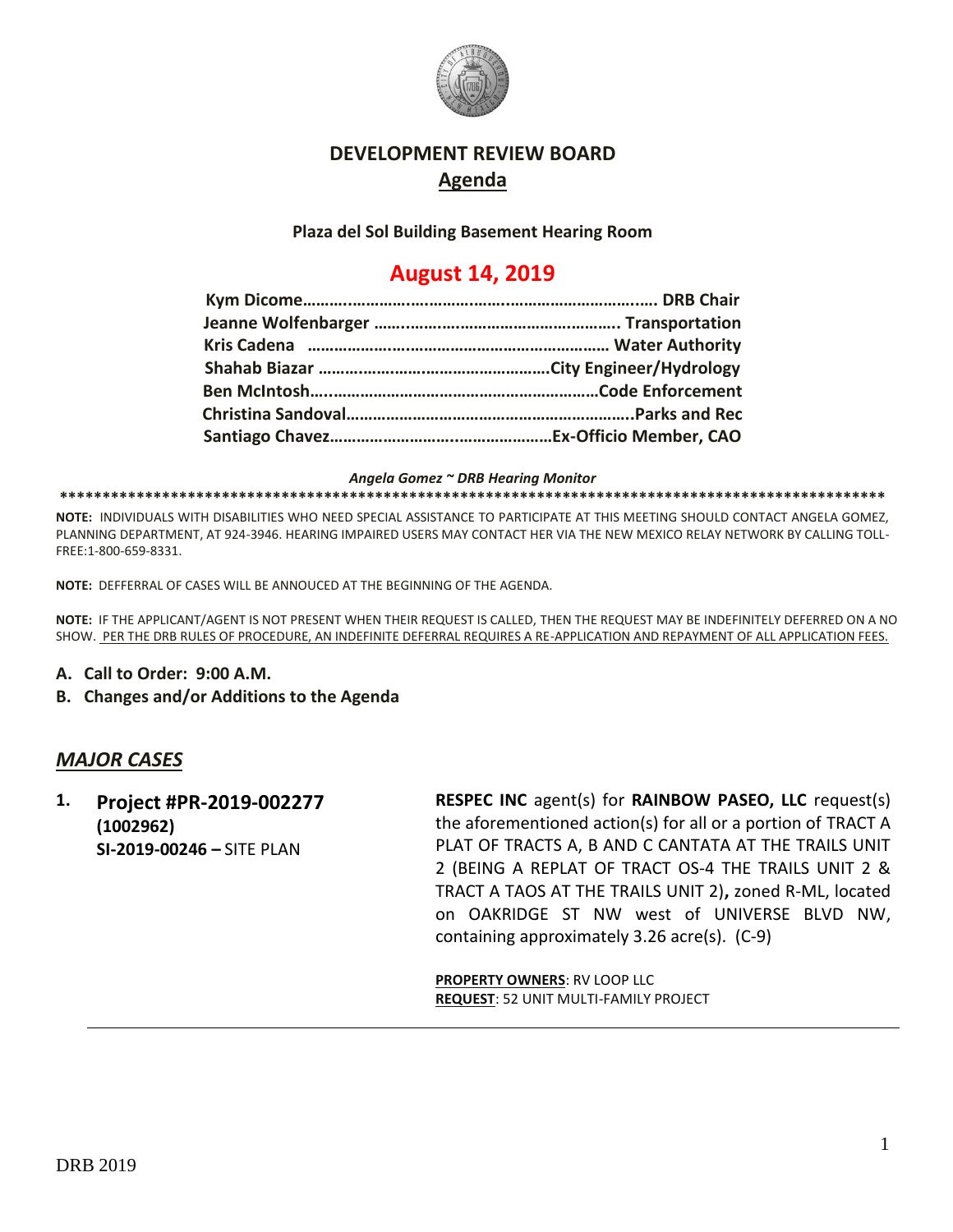| 2. | Project #PR-2019-001951<br>SD-2019-00081 - FINAL PLAT                                                                                                                                                                                                                                                         | WAYJOHN SURVEYING INC. agent(s) for GODORI<br><b>INVESTMENTS LLC</b> request(s) the aforementioned action(s)<br>for all or a portion of LOT 11N, BLOCK 11, GUTIERREZ--<br>OFIMIANO J LOWER TERRACE SUBDIVISION, zoned MX-M,<br>at 4516 WYOMING<br><b>BLVD</b><br><b>NE</b><br>north<br>located<br>of<br>MONTOGOMERY BLVD NE, containing approximately<br>1.2392 $\arccos 1$ . (F-19)                                                                      |
|----|---------------------------------------------------------------------------------------------------------------------------------------------------------------------------------------------------------------------------------------------------------------------------------------------------------------|-----------------------------------------------------------------------------------------------------------------------------------------------------------------------------------------------------------------------------------------------------------------------------------------------------------------------------------------------------------------------------------------------------------------------------------------------------------|
|    |                                                                                                                                                                                                                                                                                                               | PROPERTY OWNERS: GODORI INVESTMENTS LLC<br><b>REQUEST: CREATE 2 LOTS FROM 1 EXISTING LOTS</b>                                                                                                                                                                                                                                                                                                                                                             |
| 3. | Project #PR-2019-001331<br>(1006008)<br>SD-2019-00122 - FINAL PLAT                                                                                                                                                                                                                                            | <b>BOHANNAN HUSTON</b> agent(s) for <b>WESTWAY HOMES</b><br>request(s) the aforementioned action(s) for all or a portion<br>of TRACT A-6-B PLAT of TRACTS A-6-A, A-6-B & A-6-C MESA<br>DEL SOL INNOVATION PARK and TRACT B, MESA DEL SOL<br>MONTAGE UNIT 3A, zoned PC, located on UNIVERSITY BLVD<br>SE between STRYKER RD SE and STIEGLITZ AVE SE<br>containing approximately 32.3 acre(s). (R-16/S-16)                                                  |
|    |                                                                                                                                                                                                                                                                                                               | PROPERTY OWNERS: CORAZON DEL MESA 2B LLC<br><b>REQUEST: FINAL PLAT</b>                                                                                                                                                                                                                                                                                                                                                                                    |
| 4. | Project #PR-2019-002574                                                                                                                                                                                                                                                                                       | 4G DEVELOPMENT AND CONSULTING agent for RED                                                                                                                                                                                                                                                                                                                                                                                                               |
|    | (1000032)<br>SI-2019-00191 - SITE PLAN                                                                                                                                                                                                                                                                        | <b>SHAMROCK 4 LLC</b> request(s) the aforementioned action(s)<br>for all or a portion of LOT 6 of LOTS 1 THRU 9 COORS<br>PAVILION, zoned C-2, located at the NWC of COORS BLVD<br>NW and ST JOSEPHS DR NW, containing approximately<br>1.1637 acre(s). (G-11)[Deferred from 7/31/19]                                                                                                                                                                      |
|    |                                                                                                                                                                                                                                                                                                               | <b>PROPERTY OWNERS: RED SHAMROCK 4 LLC</b><br><b>REQUEST: FAST FOOD RESTAURANT WITH DRIVE THRU</b>                                                                                                                                                                                                                                                                                                                                                        |
| 5. | Project #PR-2018-001996<br>(1010401, 1004404)<br>SD-2019-00028 - AMENDMENT TO<br>PRELIMINARY PLAT<br>SD-2019-00023 - VACATION OF<br><b>TEMPORARY PUBLIC ROADWAY</b><br><b>EASEMENT</b><br><b>SD-2019-00030 - VACATION OF A PUBLIC</b><br><b>WATER EASEMENT</b><br><b>SD-2019-00031 - VACATION OF A PUBLIC</b> | PRICE LAND AND DEVELOPMENT GROUP agent(s) for PV<br>TRAILS ALBUQUERQUE, LLC request(s) the aforementioned<br>action(s) for all or a portion of TRACT H, DURANGO UNIT 1<br>(AKA DURANGO UNITS 3A & 3B), zoned R-1D, located on<br>WOODMONT AVE between RAINBOW AVE and PASEO DEL<br>NORTE BLVD, containing approximately 18.83 acre(s). (C-9)<br>[Deferred from 2/13/19, 2/27/19, 3/20/19, 3/27/19, 4/10/19, 5/8/19, 6/5/19,<br>6/26/19, 7/24/19, 7/31/19] |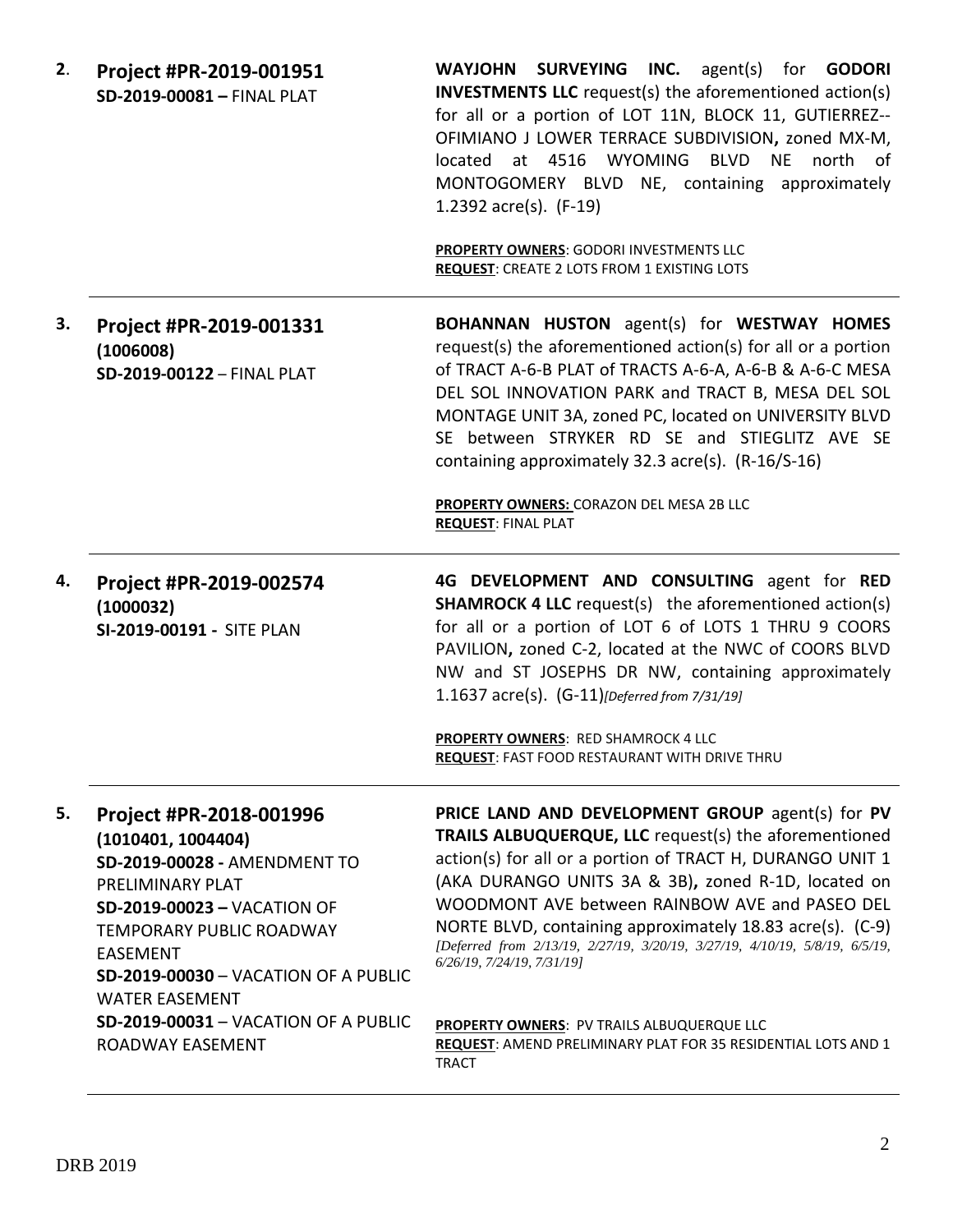| 6. | Project #PR-2018-001996<br>(1010401, 1004404)<br>SD-2019-00024 - PRELIMINARY PLAT<br>VA-2019-00032 - TEMPORARY DEFERRAL<br>OF SIDEWALK<br><b>VA-2019-00031 - SIDEWALK WAIVER</b><br>SD-2019-00029 - VACATION OF PUBLIC<br>ROADWAY EASEMENT<br>SD-2019-00025 - VACATION OF A PUBLIC<br>WATER AND SANITARY SEWER EASEMENT | PRICE LAND AND DEVELOPMENT GROUP agent(s) for PV<br>TRAILS ALBUQUERQUE, LLC request(s) the aforementioned<br>action(s) for all or a portion of TRACT H, DURANGO UNIT 1<br>(AKA DURANGO UNITS 4 & 5), zoned R-1D, located on<br>WOODMONT AVE between RAINBOW AVE and PASEO DEL<br>NORTE BLVD, containing approximately 11.32 acre(s). (C-9)<br>[Deferred from 2/13/19, 2/27/19, 3/20/19, 3/27/19, 4/10/19, 5/8/19, 6/5/19,<br>6/26/19, 7/24/19, 7/31/19]<br>PROPERTY OWNERS: PV TRAILS ALBUQUERQUE LLC<br>REQUEST: PRELIMINARY PLAT FOR 39 RESIDENTIAL LOTS |
|----|-------------------------------------------------------------------------------------------------------------------------------------------------------------------------------------------------------------------------------------------------------------------------------------------------------------------------|------------------------------------------------------------------------------------------------------------------------------------------------------------------------------------------------------------------------------------------------------------------------------------------------------------------------------------------------------------------------------------------------------------------------------------------------------------------------------------------------------------------------------------------------------------|
| 7. | Project #PR-2019-002573<br>SI-2019-00190 - SITE PLAN-DRB<br>VA-2019-00217 - WAIVER                                                                                                                                                                                                                                      | <b>GARCIA/KRAEMER &amp; ASSOCIATES agent(s) for JOHN JONES</b><br>request(s) the aforementioned action(s) for all or a portion<br>of LOT 5 BLOCK 17 TRACT 1 UNIT 3 A UNIT B NORTH<br>ALBUQUERQUE ACRES, zoned PD, located at 8500<br>GLENDALE AVE NE, east of BARSTOW ST NE and west of<br>VENTURA ST NE, containing approximately 0.8864 acre(s).<br>(B-20) [Deferred from 7/24/19, 7/31/19, 8/7/19]<br>PROPERTY OWNERS: JONES MARK JOHN<br>REQUEST: SF HOME WITH MAJOR INFRASTRUCTURE                                                                    |
| 8. | Project #PR-2019-002496<br>SI-2019-00180 - SITE PLAN                                                                                                                                                                                                                                                                    | <b>CONSENSUS PLANNING, INC. agent(s) for BELLA TESORO</b><br>LLC request(s) the aforementioned action(s) for all or a<br>portion of LOT 1--4 BLOCK 4 TRACT 3 UNIT 3 NORTH<br>ALBUQUERQUE ACRES, zoned MX-L, located at the SEC of<br>BARSTOW ST NE AND ALAMEDA BLVD NE, containing<br>approximately 3.38 acre(s). (C-20) [Deferred from 7/17/19]<br>PROPERTY OWNERS: MATONI GIUSEPPE & ANNA TRUSTEES MANTONI<br>FAMILY TRUST, LINDBORG PHILIP L<br>REQUEST: MULTI-FAMILY RESIDENTIAL DEVELOPMENT                                                           |

## *MINOR CASES*

| 9. | Project #PR-2019-002114<br>(10003807)<br>SI-2019-00117 - EPC SITE PLAN SIGN OFF | THE DESIGN GROUP agent(s) for LA VIDA LLENA request(s)<br>the aforementioned action(s) for all or a portion of<br>AMENDED PLAT LAND in SEC 33 T11N R4E LA VIDA LLENA,<br>zoned R-ML, located at 10501 LAGRIMA DE ORO RD NE<br>between MORRIS ST NE and JUAN TABO BLVD NE,<br>containing approximately 16.89 acre(s). (F-21) |
|----|---------------------------------------------------------------------------------|-----------------------------------------------------------------------------------------------------------------------------------------------------------------------------------------------------------------------------------------------------------------------------------------------------------------------------|
|    |                                                                                 | <b>PROPERTY OWNERS: LA VIDA LLENA</b><br><b>REQUEST:</b> ADD TWO NEW BUILDINGS AND A PARKING AREA.                                                                                                                                                                                                                          |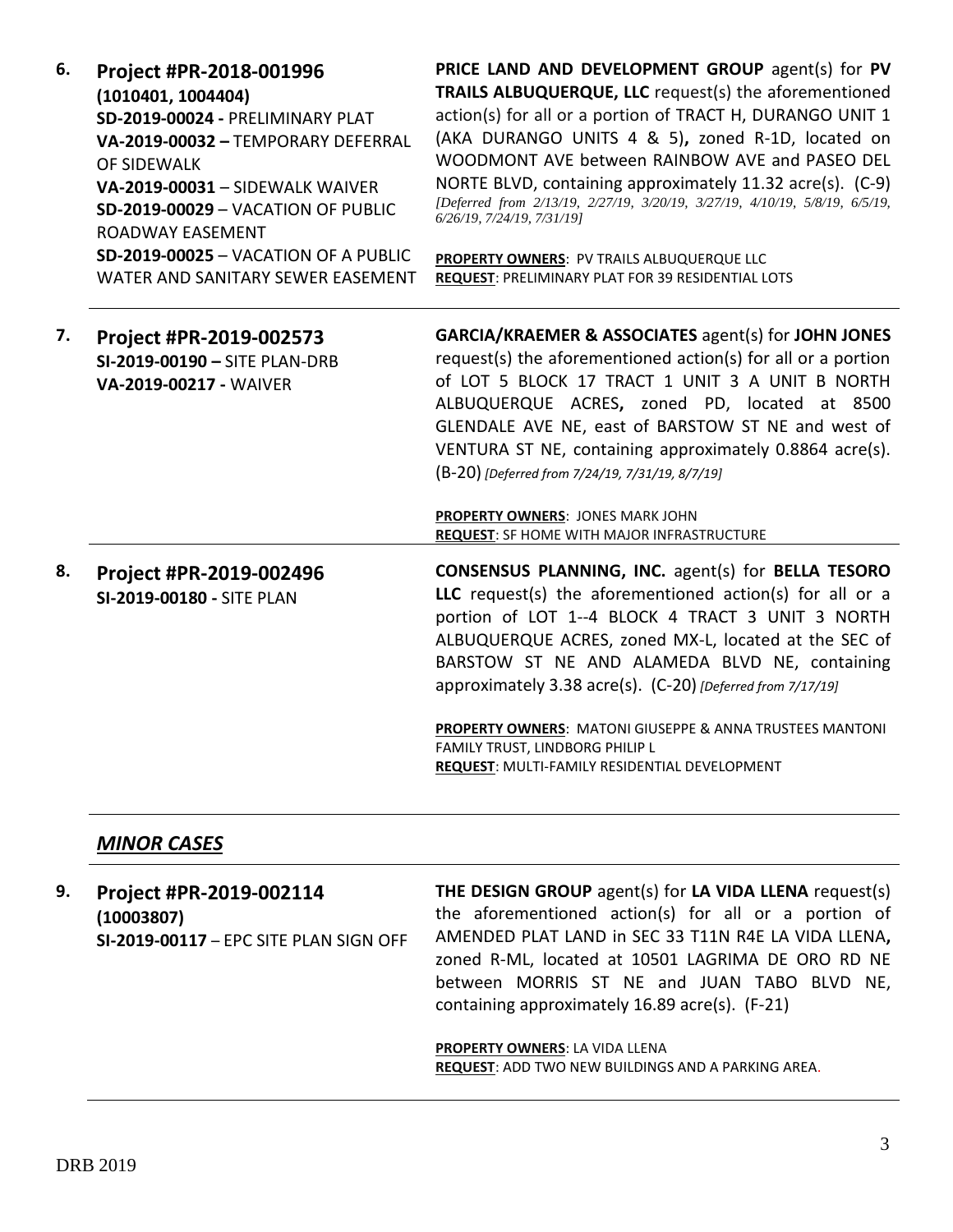**10. Project #PR-2019-002519 SD-2019-00122 –** PRELIMINARY/FINAL PLAT

**JAG PLANNING AND ZONING, LLC** agent(s) for **PORFIE O. MALDONADO** request(s) the aforementioned action(s) for all or a portion of LOTS 1-A AND 2-A, BLOCK A, ANDERSON & THAXTON'S REPLAT OF A PORTION OF TORREON ADDITION, zoned NR-C, located at 801 & 813 GIBSON BLVD SE, east of EDITH BLVD SE and west of I-40, containing approximately 0.7346 acre(s). (L-14)*[Deferred from 7/10/19, 7/31/19]*

**PROPERTY OWNERS**: MALDONADO PORFIE O & LESLIE A **REQUEST**: LOT LINE ADJUSTMENT

**11. Project #PR-2019-002672 (1009178) VA-2019-00240** – TEMPORARY DEFERRAL OF SIDEWALK CONSTRUCTION

**MARK GOODWIN & ASSOCIATES, PA** agent(s) for **RTR LLC** request(s) the aforementioned action(s) for all or a portion of LOTS 1-P1 THRU 26-P1, TIBURON HEIGHTS SUBDIVISION**,**  zoned R-1B, located off PETIRROJO RD NW east of UNSER BLVD NW, containing approximately 7.9 acre(s). (D-10) *[Deferred from 8/7/19]*

**PROPERTY OWNERS**: RTR LLC AND VARIOUS LOT OWNERS **REQUEST**: 2 YEAR SIDEWALK DEFERRAL EXTENSION FOR TIBURON HEIGHTS SUBDIVISION

#### *SKETCH PLAT*

**12. Project #PR-2019-00002719 PS-2019-00068** – SKETCH PLAT **ARCH + LAND USE CONSULTANTS** agent(s) for **ELVIA OLIVAS** request(s) the aforementioned action(s) for all or a portion of LOTS 75 & 78 MIDDLE RIO GRANDE CONSERVANCY DISTRICT MAP NO. 40, zoned R-1A, located at 816 JOHN ST SE north of PACIFIC AVE SE and west of BROADWAY BLVD SE, containing approximately 0.2045 acre(s). (K-14)

> **PROPERTY OWNERS**: OLIVAS ELVIA D **REQUEST**: CONSOLIDATION OF 2 LOTS INTO 1 LOT

#### *OTHER MATTERS*